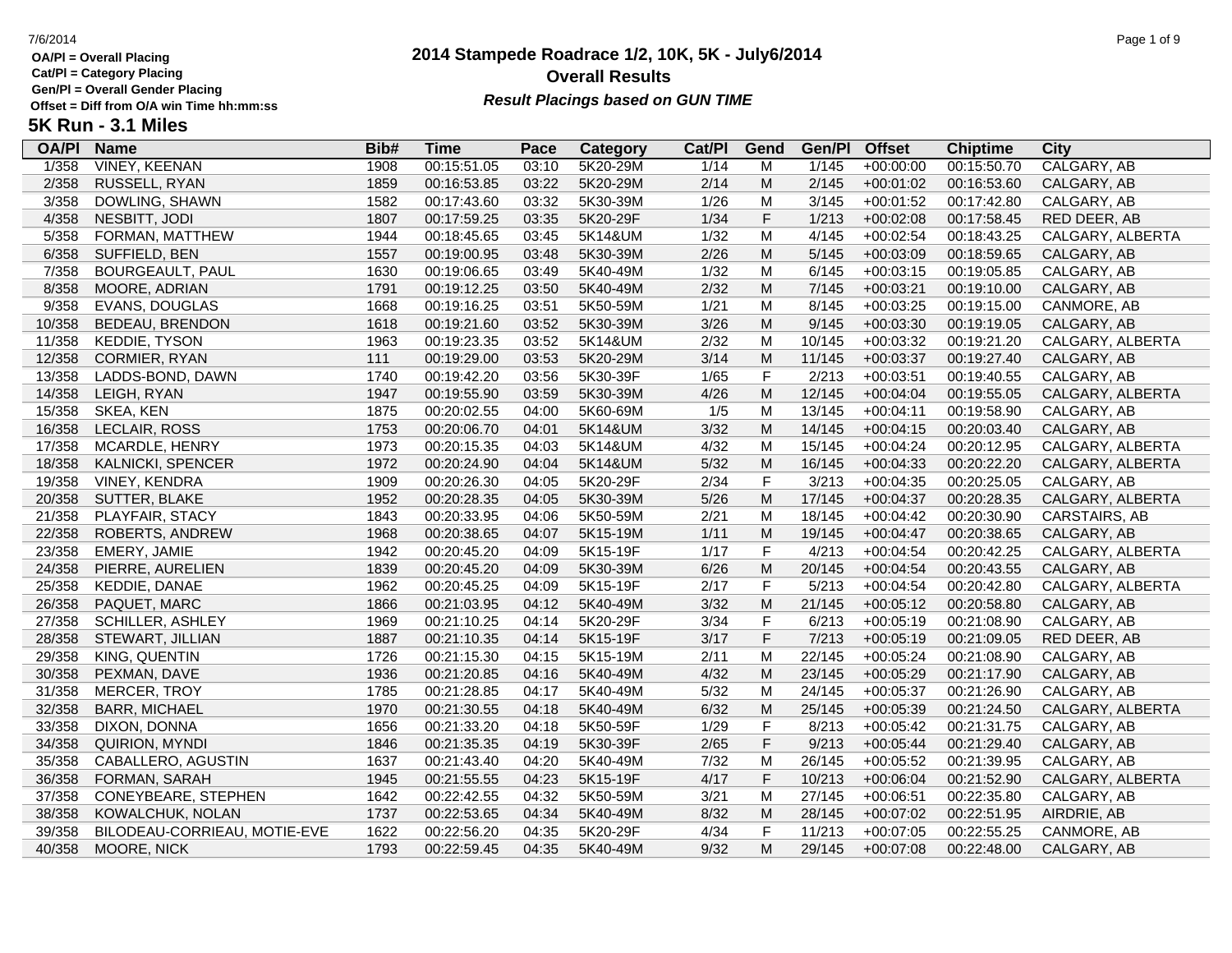**Cat/Pl = Category Placing**

**Gen/Pl = Overall Gender Placing**

# **2014 Stampede Roadrace 1/2, 10K, 5K - July6/2014** 7/6/2014 Page 2 of 9 **Overall Results Result Placings based on GUN TIME**

| 5K Run - 3.1 Miles |  |
|--------------------|--|
|--------------------|--|

| <b>OA/PI</b> | <b>Name</b>             | Bib# | <b>Time</b> | Pace  | Category | Cat/PI | Gend                    | Gen/Pl | <b>Offset</b> | <b>Chiptime</b> | <b>City</b>        |
|--------------|-------------------------|------|-------------|-------|----------|--------|-------------------------|--------|---------------|-----------------|--------------------|
| 41/358       | <b>BOGAART, WILL</b>    | 1627 | 00:23:20.45 | 04:40 | 5K40-49M | 10/32  | M                       | 30/145 | $+00:07:29$   | 00:23:10.10     | <b>CALGARY, AB</b> |
| 42/358       | NESTERENKO, DANIEL      | 1974 | 00:23:25.05 | 04:41 | 5K14&UM  | 6/32   | M                       | 31/145 | $+00:07:34$   | 00:23:20.80     | CALGARY, ALBERTA   |
| 43/358       | DALY, LORNE             | 1650 | 00:23:26.65 | 04:41 | 5K50-59M | 4/21   | M                       | 32/145 | $+00:07:35$   | 00:23:24.60     | CALGARY, AB        |
| 44/358       | JOHNSON, MIKEY          | 1992 | 00:23:43.50 | 04:44 | 5K14&UM  | $7/32$ | M                       | 33/145 | $+00:07:52$   | 00:23:39.85     | CALGARY, AB        |
| 45/358       | CHASE, ALEXANDER        | 1984 | 00:23:55.90 | 04:47 | 5K14&UM  | 8/32   | M                       | 34/145 | $+00:08:04$   | 00:23:53.45     | CALGARY, ALBERTA   |
| 46/358       | <b>HAMILTON, PAIGE</b>  | 1690 | 00:24:15.70 | 04:51 | 5K40-49F | 1/46   | $\mathsf F$             | 12/213 | $+00:08:24$   | 00:24:09.40     | CALGARY, AB        |
| 47/358       | <b>BOULTER, DANIEL</b>  | 1628 | 00:24:24.60 | 04:52 | 5K14&UM  | 9/32   | M                       | 35/145 | $+00:08:33$   | 00:24:19.20     | CALGARY, AB        |
| 48/358       | PANT, NIRAB             | 1830 | 00:24:39.50 | 04:55 | 5K15-19M | 3/11   | M                       | 36/145 | $+00:08:48$   | 00:22:43.85     | CALGARY, AB        |
| 49/358       | STAPLETON, MELANIE      | 1882 | 00:24:46.85 | 04:57 | 5K30-39F | 3/65   | $\mathsf F$             | 13/213 | $+00:08:55$   | 00:24:33.15     | CALGARY, AB        |
| 50/358       | ISHIHARA-GOODING, KEITH | 1705 | 00:24:50.45 | 04:58 | 5K15-19M | 4/11   | M                       | 37/145 | $+00:08:59$   | 00:23:25.25     | CALGARY, AB        |
| 51/358       | ANDERSON, NADINE        | 1606 | 00:24:54.65 | 04:58 | 5K30-39F | 4/65   | $\mathsf F$             | 14/213 | $+00:09:03$   | 00:24:42.35     | CALGARY, AB        |
| 52/358       | HOOS, TOM               | 264  | 00:24:57.40 | 04:59 | 5K20-29M | 4/14   | M                       | 38/145 | $+00:09:06$   | 00:24:45.70     | CALGARY, AB        |
| 53/358       | PYKE, SHANNON           | 469  | 00:24:57.70 | 04:59 | 5K20-29F | 5/34   | $\mathsf F$             | 15/213 | $+00:09:06$   | 00:24:46.50     | CALGARY, AB        |
| 54/358       | RANCIER, BENJAMIN       | 1847 | 00:25:00.55 | 05:00 | 5K15-19M | 5/11   | M                       | 39/145 | $+00:09:09$   | 00:24:02.15     | CALGARY, AB        |
| 55/358       | MAJCHER, TYLER          | 1774 | 00:25:03.30 | 05:00 | 5K30-39M | 7/26   | M                       | 40/145 | $+00:09:12$   | 00:24:46.45     | CALGARY, AB        |
| 56/358       | MOYNIHAN, CONNOR        | 1802 | 00:25:15.20 | 05:03 | 5K15-19M | 6/11   | M                       | 41/145 | $+00:09:24$   | 00:25:00.70     | CALGARY, AB        |
| 57/358       | JOHNSTON, AUSTIN        | 1714 | 00:25:22.40 | 05:04 | 5K14&UM  | 10/32  | M                       | 42/145 | $+00:09:31$   | 00:25:22.15     | CHANDLER, AZ       |
| 58/358       | SMITH, ADAM             | 1877 | 00:25:33.05 | 05:06 | 5K30-39M | 8/26   | M                       | 43/145 | $+00:09:42$   | 00:25:04.15     | CALGARY, AB        |
| 59/358       | STANFORD, ROXANNE       | 1881 | 00:25:35.65 | 05:07 | 5K40-49F | 2/46   | $\mathsf F$             | 16/213 | $+00:09:44$   | 00:25:33.50     | CALGARY, AB        |
| 60/358       | MOYNIHAN, CLAIRE        | 1800 | 00:25:44.25 | 05:08 | 5K15-19F | 5/17   | $\mathsf F$             | 17/213 | $+00:09:53$   | 00:25:25.95     | CALGARY, AB        |
| 61/358       | ANDERSON, KALEB         | 1604 | 00:25:44.35 | 05:08 | 5K14&UM  | 11/32  | M                       | 44/145 | $+00:09:53$   | 00:25:32.90     | CALGARY, AB        |
| 62/358       | WALKER, TENNILLE        | 1914 | 00:25:48.15 | 05:09 | 5K20-29F | 6/34   | $\mathsf F$             | 18/213 | +00:09:57     | 00:25:32.20     | CALGARY, AB        |
| 63/358       | ANDERSON, KENT          | 1605 | 00:25:50.40 | 05:10 | 5K14&UM  | 12/32  | M                       | 45/145 | $+00:09:59$   | 00:25:39.45     | CALGARY, AB        |
| 64/358       | MORRISON, LIAM          | 1797 | 00:25:53.85 | 05:10 | 5K14&UM  | 13/32  | M                       | 46/145 | $+00:10:02$   | 00:24:31.30     | CALGARY, AB        |
| 65/358       | KNIH, DEJANA            | 1731 | 00:25:54.60 | 05:10 | 5K20-29F | 7/34   | $\mathsf F$             | 19/213 | $+00:10:03$   | 00:25:50.95     | CALGARY, AB        |
| 66/358       | <b>BANTLE, MIA</b>      | 1982 | 00:25:55.35 | 05:11 | 5K14&UF  | 1/17   | $\mathsf F$             | 20/213 | $+00:10:04$   | 00:25:54.90     | CALGARY, AB        |
| 67/358       | RUSH, CALLUM            | 1858 | 00:25:55.95 | 05:11 | 5K14&UM  | 14/32  | M                       | 47/145 | $+00:10:04$   | 00:25:35.25     | CALGARY, AB        |
| 68/358       | GILL, RANI              | 1679 | 00:26:11.55 | 05:14 | 5K40-49F | 3/46   | $\mathsf F$             | 21/213 | $+00:10:20$   | 00:26:02.60     | CALGARY, AB        |
| 69/358       | PIERRE, JEAN-MARC       | 1840 | 00:26:17.60 | 05:15 | 5K60-69M | 2/5    | M                       | 48/145 | $+00:10:26$   | 00:26:08.10     | CALGARY, AB        |
| 70/358       | AYNSLEY, CHARLOTTE      | 1993 | 00:26:32.10 | 05:18 | 5K20-29F | 8/34   | $\mathsf F$             | 22/213 | $+00:10:41$   | 00:26:28.85     | TORONTO, ON        |
| 71/358       | MERCER, SARAH           | 1784 | 00:26:36.30 | 05:19 | 5K14&UF  | 2/17   | $\overline{\mathsf{F}}$ | 23/213 | $+00:10:45$   | 00:26:33.85     | CALGARY, AB        |
| 72/358       | RODBERG, CASSANDRA      | 1851 | 00:26:39.45 | 05:19 | 5K14&UF  | 3/17   | $\mathsf F$             | 24/213 | $+00:10:48$   | 00:26:36.30     | CALGARY, AB        |
| 73/358       | O'HARE GAMACHE, CARTER  | 1820 | 00:26:40.15 | 05:20 | 5K14&UM  | 15/32  | M                       | 49/145 | $+00:10:49$   | 00:26:02.50     | MONROE, OR         |
| 74/358       | MOORE, BRENDAN          | 1792 | 00:26:41.85 | 05:20 | 5K14&UM  | 16/32  | M                       | 50/145 | $+00:10:50$   | 00:26:30.70     | CALGARY, AB        |
| 75/358       | MERCER, WAYNE           | 1786 | 00:26:45.85 | 05:21 | 5K70+M   | 1/3    | M                       | 51/145 | $+00:10:54$   | 00:26:42.80     | CALGARY, AB        |
| 76/358       | <b>WREFORD, KELLI</b>   | 1930 | 00:26:48.90 | 05:21 | 5K40-49F | 4/46   | $\mathsf F$             | 25/213 | $+00:10:57$   | 00:25:36.15     | CALGARY, AB        |
| 77/358       | HUDSON, SANDRA          | 1699 | 00:26:49.15 | 05:21 | 5K40-49F | $5/46$ | $\mathsf F$             | 26/213 | $+00:10:58$   | 00:26:43.90     | CALGARY, AB        |
| 78/358       | MARBLE, BOB             | 1776 | 00:26:49.75 | 05:21 | 5K50-59M | 5/21   | M                       | 52/145 | $+00:10:58$   | 00:26:44.10     | CALGARY, AB        |
| 79/358       | NISHIZEKI, PEGGY        | 1815 | 00:26:56.15 | 05:23 | 5K40-49F | 6/46   | $\mathsf F$             | 27/213 | $+00:11:05$   | 00:26:31.45     | RED DEER, AB       |
| 80/358       | MACPHEE, DAN            | 1771 | 00:26:59.70 | 05:23 | 5K40-49M | 11/32  | M                       | 53/145 | $+00:11:08$   | 00:26:33.85     | CALGARY, AB        |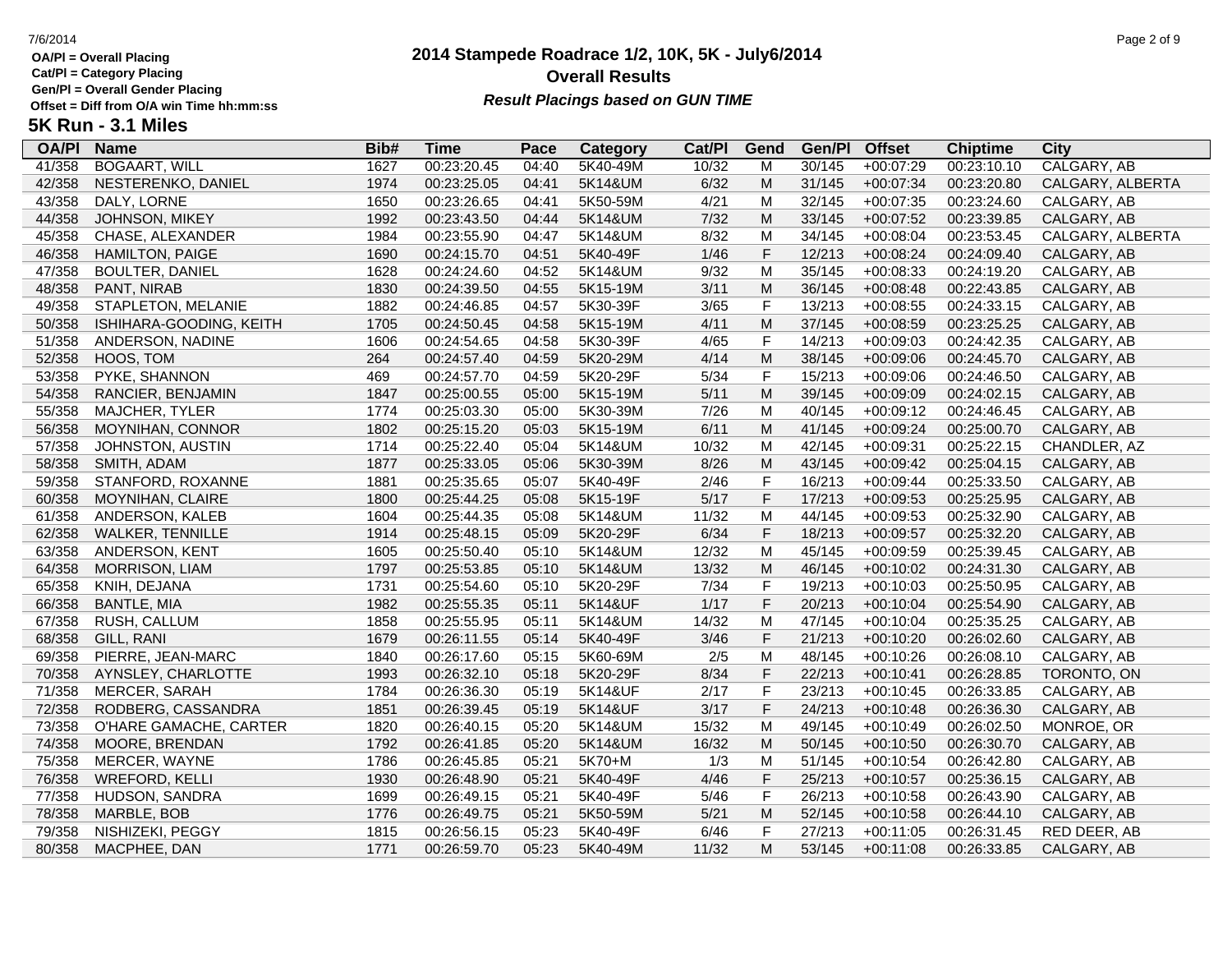**Cat/Pl = Category Placing**

**Gen/Pl = Overall Gender Placing**

# **2014 Stampede Roadrace 1/2, 10K, 5K - July6/2014** 7/6/2014 Page 3 of 9 **Overall Results Result Placings based on GUN TIME**

| <b>OA/PI</b> | <b>Name</b>             | Bib# | Time        | Pace  | Category | Cat/PI | Gend           | Gen/Pl | <b>Offset</b> | <b>Chiptime</b> | City           |
|--------------|-------------------------|------|-------------|-------|----------|--------|----------------|--------|---------------|-----------------|----------------|
| 81/358       | <b>SEVERS, STACEY</b>   | 1870 | 00:27:09.75 | 05:25 | 5K30-39F | 5/65   | F              | 28/213 | $+00:11:18$   | 00:25:41.50     | CALGARY, AB    |
| 82/358       | KIRKBY, BOB             | 1728 | 00:27:13.90 | 05:26 | 5K60-69M | 3/5    | ${\sf M}$      | 54/145 | $+00:11:22$   | 00:27:09.60     | CALGARY, AB    |
| 83/358       | <b>BROOKS, BRITTNEY</b> | 1954 | 00:27:17.40 | 05:27 | 5K15-19F | 6/17   | $\mathsf F$    | 29/213 | $+00:11:26$   | 00:27:16.00     | CALGARY, AB    |
| 84/358       | BRADLEY, JAY            | 1631 | 00:27:21.95 | 05:28 | 5K60-69M | 4/5    | ${\sf M}$      | 55/145 | $+00:11:30$   | 00:27:14.65     | CALGARY, AB    |
| 85/358       | ELLIOTT, ALBERT         | 1667 | 00:27:30.65 | 05:30 | 5K50-59M | 6/21   | M              | 56/145 | $+00:11:39$   | 00:27:15.60     | CALGARY, AB    |
| 86/358       | HILDEBRANDT, DALE       | 1696 | 00:27:33.75 | 05:30 | 5K50-59M | 7/21   | M              | 57/145 | $+00:11:42$   | 00:26:59.25     | CALGARY, AB    |
| 87/358       | MORRILL, KEN            | 1795 | 00:27:40.40 | 05:32 | 5K20-29M | 5/14   | M              | 58/145 | $+00:11:49$   | 00:27:14.95     | CALGARY, AB    |
| 88/358       | SUDEYKO, DAN            | 1986 | 00:27:49.55 | 05:33 | 5K20-29M | 6/14   | ${\sf M}$      | 59/145 | $+00:11:58$   | 00:27:27.60     | CALGARY, AB    |
| 89/358       | LEWIS, RANDALL          | 1758 | 00:27:58.05 | 05:35 | 5K30-39M | 9/26   | M              | 60/145 | $+00:12:07$   | 00:27:22.10     | CALGARY, AB    |
| 90/358       | <b>BOULTER, LEAH</b>    | 1629 | 00:28:04.35 | 05:36 | 5K40-49F | 7/46   | $\mathsf F$    | 30/213 | $+00:12:13$   | 00:27:47.55     | CALGARY, AB    |
| 91/358       | CONSTANTINE, DALE       | 1643 | 00:28:09.90 | 05:37 | 5K50-59M | 8/21   | M              | 61/145 | $+00:12:18$   | 00:27:12.60     | AIRDRIE, AB    |
| 92/358       | LALLY, SAMEER           | 1742 | 00:28:10.70 | 05:38 | 5K30-39M | 10/26  | M              | 62/145 | $+00:12:19$   | 00:27:37.80     | CALGARY, AB    |
| 93/358       | LAUF, KARIN             | 1748 | 00:28:16.65 | 05:39 | 5K40-49F | 8/46   | $\mathsf F$    | 31/213 | $+00:12:25$   | 00:27:16.95     | EDMONTON, AB   |
| 94/358       | SANCHEZ, JORGE          | 1892 | 00:28:21.25 | 05:40 | 5K40-49M | 12/32  | ${\sf M}$      | 63/145 | $+00:12:30$   | 00:28:06.80     | CALGARY, AB    |
| 95/358       | ANABO, MAX              | 1603 | 00:28:22.40 | 05:40 | 5K40-49M | 13/32  | M              | 64/145 | $+00:12:31$   | 00:27:26.95     | CALGARY, AB    |
| 96/358       | MORRILL, SARAH          | 1796 | 00:28:28.15 | 05:41 | 5K20-29F | 9/34   | $\mathsf F$    | 32/213 | $+00:12:37$   | 00:28:01.55     | CALGARY, AB    |
| 97/358       | FEE, BRYDIE             | 1672 | 00:28:32.40 | 05:42 | 5K30-39F | 6/65   | $\mathsf F$    | 33/213 | $+00:12:41$   | 00:27:49.85     | CALGARY, AB    |
| 98/358       | ZADEN, NICK             | 1935 | 00:28:33.00 | 05:42 | 5K70+M   | 2/3    | ${\sf M}$      | 65/145 | $+00:12:41$   | 00:28:29.55     | LETHBRIDGE, AB |
| 99/358       | RANCIER, LUCAS          | 1849 | 00:28:41.80 | 05:44 | 5K14&UM  | 17/32  | M              | 66/145 | $+00:12:50$   | 00:27:43.95     | CALGARY, AB    |
| 100/358      | DUHAIME, LYLE           | 1971 | 00:28:45.80 | 05:45 | 5K30-39M | 11/26  | M              | 67/145 | $+00:12:54$   | 00:28:35.45     | CALGARY, AB    |
| 101/358      | DAVIDSON, KELSEY        | 1941 | 00:28:46.85 | 05:45 | 5K30-39F | 7/65   | $\mathsf F$    | 34/213 | $+00:12:55$   | 00:27:59.50     | AIRDRIE, AB    |
| 102/358      | ABREU, RENE             | 1601 | 00:28:47.00 | 05:45 | 5K30-39M | 12/26  | ${\sf M}$      | 68/145 | $+00:12:55$   | 00:28:27.25     | CALGARY, AB    |
| 103/358      | COONEY, CLAIRE          | 1644 | 00:28:48.90 | 05:45 | 5K40-49F | 9/46   | $\mathsf F$    | 35/213 | $+00:12:57$   | 00:28:40.75     | CALGARY, AB    |
| 104/358      | NAGLE, ADRIAN           | 423  | 00:28:50.30 | 05:46 | 5K20-29M | 7/14   | ${\sf M}$      | 69/145 | $+00:12:59$   | 00:28:16.00     | CALGARY, AB    |
| 105/358      | LEWIS, PAUL             | 348  | 00:28:52.05 | 05:46 | 5K20-29M | 8/14   | M              | 70/145 | $+00:13:01$   | 00:28:44.40     | CALGARY, AB    |
| 106/358      | <b>BEST, KATIE</b>      | 1619 | 00:28:52.60 | 05:46 | 5K30-39F | 8/65   | $\mathsf F$    | 36/213 | $+00:13:01$   | 00:27:34.35     | CALGARY, AB    |
| 107/358      | PHELAN, KRISTY          | 1837 | 00:28:52.70 | 05:46 | 5K20-29F | 10/34  | $\mathsf F$    | 37/213 | $+00:13:01$   | 00:28:27.75     | CALGARY, AB    |
| 108/358      | HUTCHISON, RYAN         | 1702 | 00:28:52.75 | 05:46 | 5K20-29M | 9/14   | ${\sf M}$      | 71/145 | $+00:13:01$   | 00:28:14.90     | INGERSOLL, ON  |
| 109/358      | PLATTEN, DALE           | 1842 | 00:28:57.15 | 05:47 | 5K50-59M | 9/21   | M              | 72/145 | $+00:13:06$   | 00:28:50.55     | CALGARY, AB    |
| 110/358      | YELLIN, MICHELLE        | 1931 | 00:29:02.35 | 05:48 | 5K50-59F | 2/29   | $\mathsf F$    | 38/213 | $+00:13:11$   | 00:28:57.70     | CALGARY, AB    |
| 111/358      | SUDEYKO, DONNA          | 1893 | 00:29:05.05 | 05:49 | 5K50-59F | 3/29   | F              | 39/213 | $+00:13:14$   | 00:28:44.45     | CALGARY, AB    |
| 112/358      | MACDONALD, ALICIA       | 1766 | 00:29:08.40 | 05:49 | 5K15-19F | 7/17   | $\mathsf F$    | 40/213 | $+00:13:17$   | 00:28:56.55     | OKOTOKS, AB    |
| 113/358      | <b>BANTLE, CHLOE</b>    | 1981 | 00:29:15.55 | 05:51 | 5K14&UF  | 4/17   | $\overline{F}$ | 41/213 | $+00:13:24$   | 00:29:11.60     | CALGARY, AB    |
| 114/358      | PIATTELLI, LOUISE       | 1838 | 00:29:18.05 | 05:51 | 5K40-49F | 10/46  | $\mathsf F$    | 42/213 | $+00:13:27$   | 00:29:11.10     | CALGARY, AB    |
| 116/358      | JAMAL, AL               | 1706 | 00:29:20.00 | 05:52 | 5K50-59M | 10/21  | M              | 74/145 | $+00:13:28$   | 00:29:09.85     | CALGARY, AB    |
| 115/358      | <b>BEST, PETER</b>      | 1620 | 00:29:20.00 | 05:52 | 5K40-49M | 14/32  | M              | 73/145 | $+00:13:28$   | 00:28:02.05     | CALGARY, AB    |
| 117/358      | <b>BEATTIE, MAEGEN</b>  | 1616 | 00:29:24.55 | 05:52 | 5K30-39F | 9/65   | $\mathsf F$    | 43/213 | $+00:13:33$   | 00:29:15.00     | CALGARY, AB    |
| 118/358      | <b>GIRN, GURDISH</b>    | 1681 | 00:29:25.45 | 05:53 | 5K30-39M | 13/26  | M              | 75/145 | $+00:13:34$   | 00:28:52.40     | CALGARY, AB    |
| 119/358      | CLARK, JAMIE            | 1561 | 00:29:27.95 | 05:53 | 5K60-69M | 5/5    | M              | 76/145 | $+00:13:36$   | 00:29:09.25     | CALGARY, AB    |
| 120/358      | BLUMHAGEN, ALANNA       | 1625 | 00:29:31.75 | 05:54 | 5K20-29F | 11/34  | F              | 44/213 | $+00:13:40$   | 00:29:20.00     | CALGARY, AB    |
|              |                         |      |             |       |          |        |                |        |               |                 |                |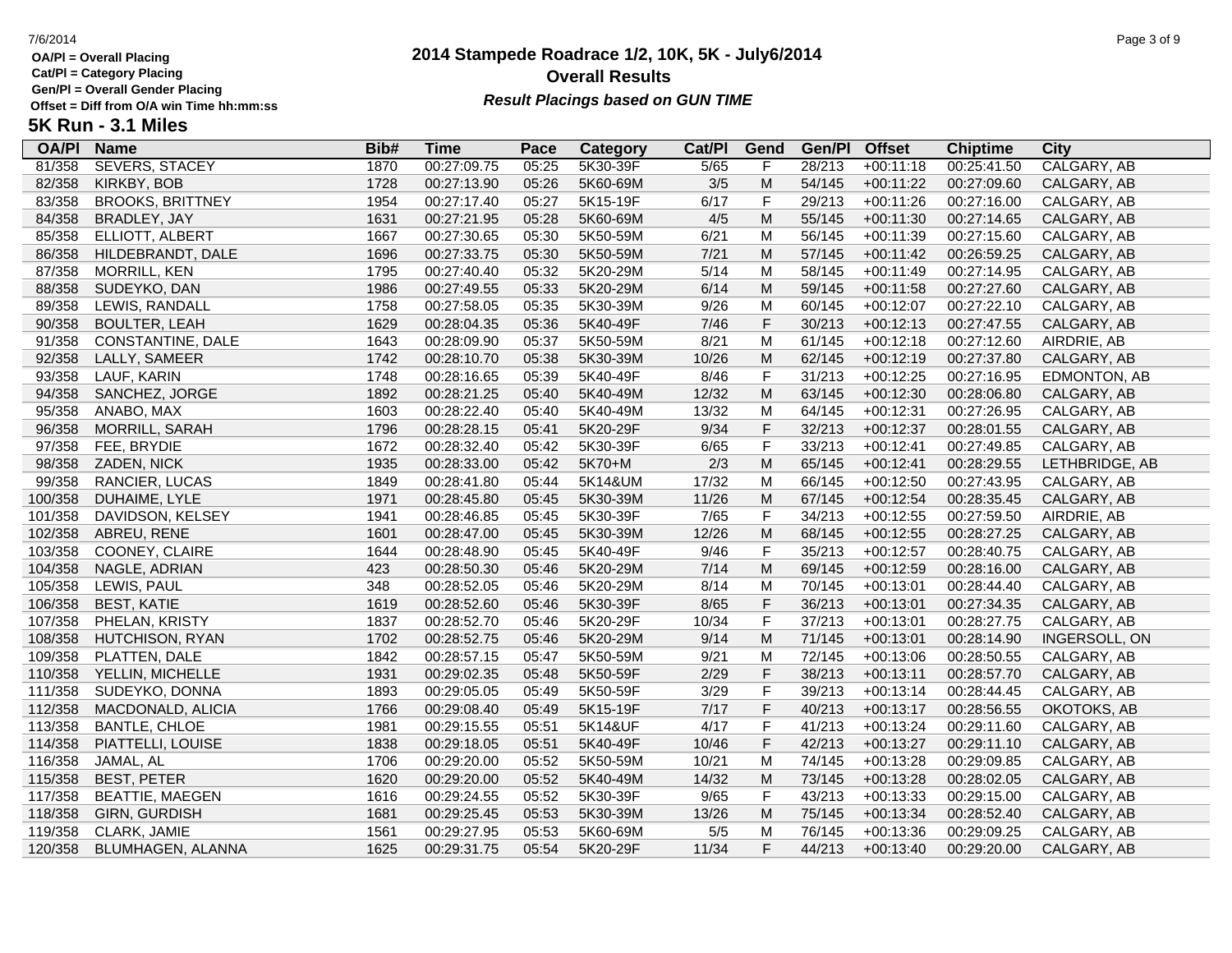**Cat/Pl = Category Placing**

**Gen/Pl = Overall Gender Placing**

# **2014 Stampede Roadrace 1/2, 10K, 5K - July6/2014** 7/6/2014 Page 4 of 9 **Overall Results Result Placings based on GUN TIME**

| <b>OA/PI</b> | <b>Name</b>              | Bib# | Time        | Pace  | Category | Cat/PI | Gend      | Gen/Pl | <b>Offset</b> | <b>Chiptime</b> | City                   |
|--------------|--------------------------|------|-------------|-------|----------|--------|-----------|--------|---------------|-----------------|------------------------|
| 121/358      | <b>ROSS, MARK</b>        | 1855 | 00:29:33.10 | 05:54 | 5K40-49M | 15/32  | M         | 77/145 | $+00:13:42$   | 00:29:08.95     | <b>BROOKS, AB</b>      |
| 122/358      | SIMMONS, MELANIE         | 1872 | 00:29:34.50 | 05:54 | 5K30-39F | 10/65  | F         | 45/213 | $+00:13:43$   | 00:29:17.25     | CALGARY, AB            |
| 123/358      | SURTEES, RICHARD         | 1989 | 00:29:45.65 | 05:57 | 5K40-49M | 16/32  | M         | 78/145 | $+00:13:54$   | 00:28:42.00     | CALGARY, AB            |
| 124/358      | ROSS, KATHLEEN           | 1854 | 00:29:56.15 | 05:59 | 5K15-19F | 8/17   | F         | 46/213 | $+00:14:05$   | 00:29:39.00     | CALGARY, AB            |
| 125/358      | METCALF, LYNN            | 1787 | 00:30:03.20 | 06:00 | 5K60-69F | 1/5    | F         | 47/213 | $+00:14:12$   | 00:29:46.05     | CALGARY, AB            |
| 126/358      | FONG, CARSON             | 1673 | 00:30:06.85 | 06:01 | 5K20-29M | 10/14  | M         | 79/145 | $+00:14:15$   | 00:29:21.15     | EDMONTON, AB           |
| 127/358      | RYDZ, ELIZABETH          | 1937 | 00:30:08.35 | 06:01 | 5K20-29F | 12/34  | F         | 48/213 | $+00:14:17$   | 00:29:22.40     | EDMONTON, AB           |
| 128/358      | KUNDERT, AIMIE           | 1738 | 00:30:14.15 | 06:02 | 5K30-39F | 11/65  | F         | 49/213 | $+00:14:23$   | 00:29:19.60     | CALGARY, AB            |
| 129/358      | KAUFIELD, MICHAEL        | 1961 | 00:30:21.35 | 06:04 | 5K14&UM  | 18/32  | M         | 80/145 | $+00:14:30$   | 00:29:10.70     | CALGARY, ALBERTA       |
| 130/358      | MORRISON, TOM            | 1798 | 00:30:24.80 | 06:04 | 5K40-49M | 17/32  | M         | 81/145 | $+00:14:33$   | 00:29:02.00     | CALGARY, AB            |
| 131/358      | <b>VOGELI, BONNIE</b>    | 1910 | 00:30:25.05 | 06:05 | 5K50-59F | 4/29   | F         | 50/213 | $+00:14:34$   | 00:30:14.00     | CALGARY, AB            |
| 132/358      | RANCIER, CHRISTOPHER     | 1848 | 00:30:25.85 | 06:05 | 5K15-19M | 7/11   | ${\sf M}$ | 82/145 | $+00:14:34$   | 00:29:29.55     | CALGARY, AB            |
| 133/358      | PISKKO, CARSEN           | 1841 | 00:30:27.85 | 06:05 | 5K50-59M | 11/21  | M         | 83/145 | $+00:14:36$   | 00:30:20.20     | CALGARY, AB            |
| 134/358      | <b>BERRETH, BRITTNEY</b> | 36   | 00:30:28.30 | 06:05 | 5K20-29F | 13/34  | F         | 51/213 | $+00:14:37$   | 00:30:05.90     | CALGARY, AB            |
| 135/358      | SADDLEBACK, JERRY        | 1862 | 00:30:31.70 | 06:06 | 5K30-39M | 14/26  | M         | 84/145 | $+00:14:40$   | 00:29:54.70     | MASKWACIS, AB          |
| 136/358      | <b>BAUER, BARBARA</b>    | 1615 | 00:30:33.55 | 06:06 | 5K40-49F | 11/46  | F         | 52/213 | $+00:14:42$   | 00:30:22.00     | CALGARY, AB            |
| 137/358      | ANHORN, DYLAN            | 1977 | 00:30:37.65 | 06:07 | 5K15-19M | 8/11   | M         | 85/145 | $+00:14:46$   | 00:29:18.15     | CALGARY, ALBERTA       |
| 138/358      | ANHORN, ROBERT           | 1980 | 00:30:37.80 | 06:07 | 5K14&UM  | 19/32  | M         | 86/145 | $+00:14:46$   | 00:29:18.00     | CALGARY, ALBERTA       |
| 139/358      | KOSIK, WILMA             | 1735 | 00:30:40.15 | 06:08 | 5K50-59F | 5/29   | F         | 53/213 | $+00:14:49$   | 00:30:22.40     | CALGARY, AB            |
| 140/358      | MOYNIHAN, COLLEEN        | 1801 | 00:30:46.25 | 06:09 | 5K50-59F | 6/29   | F         | 54/213 | $+00:14:55$   | 00:30:05.45     | CALGARY, AB            |
| 141/358      | STAPLETON, PATRICIA      | 1883 | 00:30:53.20 | 06:10 | 5K60-69F | 2/5    | F         | 55/213 | $+00:15:02$   | 00:30:38.90     | RICHMOND, BC           |
| 142/358      | KING, SANDRA             | 1727 | 00:30:54.75 | 06:10 | 5K60-69F | 3/5    | F         | 56/213 | $+00:15:03$   | 00:30:48.15     | <b>BRAGG CREEK, AB</b> |
| 143/358      | ST-HILAIRE, FRANCOIS     | 1880 | 00:31:01.35 | 06:12 | 5K30-39M | 15/26  | M         | 87/145 | $+00:15:10$   | 00:27:46.55     | CALGARY, AB            |
| 144/358      | CRAMER, SCOTT            | 1940 | 00:31:01.85 | 06:12 | 5K30-39M | 16/26  | ${\sf M}$ | 88/145 | $+00:15:10$   | 00:30:16.15     | CALGARY, ALBERTA       |
| 145/358      | BUCHANAN, RYAN           | 1634 | 00:31:02.65 | 06:12 | 5K14&UM  | 20/32  | M         | 89/145 | $+00:15:11$   | 00:30:24.40     | CALGARY, AB            |
| 146/358      | ANHORN, JODI             | 1978 | 00:31:03.55 | 06:12 | 5K40-49M | 18/32  | M         | 90/145 | $+00:15:12$   | 00:29:43.30     | CALGARY, ALBERTA       |
| 147/358      | <b>KEEN, KEVIN</b>       | 1719 | 00:31:06.35 | 06:13 | 5K40-49M | 19/32  | M         | 91/145 | $+00:15:15$   | 00:30:40.20     | CALGARY, AB            |
| 148/358      | WITHELL, JOCELYN         | 1924 | 00:31:13.65 | 06:14 | 5K30-39F | 12/65  | F         | 57/213 | $+00:15:22$   | 00:29:35.80     | CALGARY, AB            |
| 149/358      | ANHORN, KATHIE           | 1979 | 00:31:15.20 | 06:15 | 5K40-49F | 12/46  | F         | 58/213 | $+00:15:24$   | 00:29:55.70     | CALGARY, ALBERTA       |
| 150/358      | PAETHKE, ALLISON         | 1828 | 00:31:18.50 | 06:15 | 5K30-39F | 13/65  | F         | 59/213 | $+00:15:27$   | 00:30:49.50     | CALGARY, AB            |
| 151/358      | TETENKO, NIKITA          | 1900 | 00:31:20.65 | 06:16 | 5K14&UM  | 21/32  | M         | 92/145 | $+00:15:29$   | 00:30:23.00     | CALGARY, AB            |
| 152/358      | MACDONALD, PAMELA        | 1767 | 00:31:21.20 | 06:16 | 5K40-49F | 13/46  | F         | 60/213 | $+00:15:30$   | 00:31:09.05     | OKOTOKS, AB            |
| 153/358      | LAMACRAFT, JULIE         | 1743 | 00:31:23.35 | 06:16 | 5K40-49F | 14/46  | F         | 61/213 | $+00:15:32$   | 00:31:11.00     | CASTLEGAR, BC          |
| 154/358      | VAN SANT, CHASE          | 1905 | 00:31:24.25 | 06:16 | 5K15-19M | 9/11   | ${\sf M}$ | 93/145 | $+00:15:33$   | 00:29:30.95     | CALGARY, AB            |
| 155/358      | MALCZEWSKI, JAMES        | 1950 | 00:31:28.95 | 06:17 | 5K15-19M | 10/11  | M         | 94/145 | $+00:15:37$   | 00:30:43.95     | SURREY, BC             |
| 156/358      | <b>KENNA, JOEY</b>       | 1720 | 00:31:30.75 | 06:18 | 5K14&UM  | 22/32  | M         | 95/145 | $+00:15:39$   | 00:31:00.50     | CALGARY, AB            |
| 157/358      | <b>SCHROEDER, KIM</b>    | 1576 | 00:31:31.45 | 06:18 | 5K40-49F | 15/46  | F         | 62/213 | $+00:15:40$   | 00:30:30.40     | CALGARY, AB            |
| 158/358      | CLARKE, ARMINTY          | 1641 | 00:31:41.55 | 06:20 | 5K30-39F | 14/65  | F         | 63/213 | $+00:15:50$   | 00:31:12.50     | CALGARY, AB            |
| 159/358      | NOTTINGHAM, JAMES        | 1818 | 00:31:45.15 | 06:21 | 5K15-19M | 11/11  | M         | 96/145 | $+00:15:54$   | 00:30:28.15     | MADRID, MADRID         |
| 160/358      | TREVOR, LAURIE           | 1904 | 00:31:45.50 | 06:21 | 5K50-59F | 7/29   | F         | 64/213 | $+00:15:54$   | 00:31:19.25     | RED DEER, AB           |
|              |                          |      |             |       |          |        |           |        |               |                 |                        |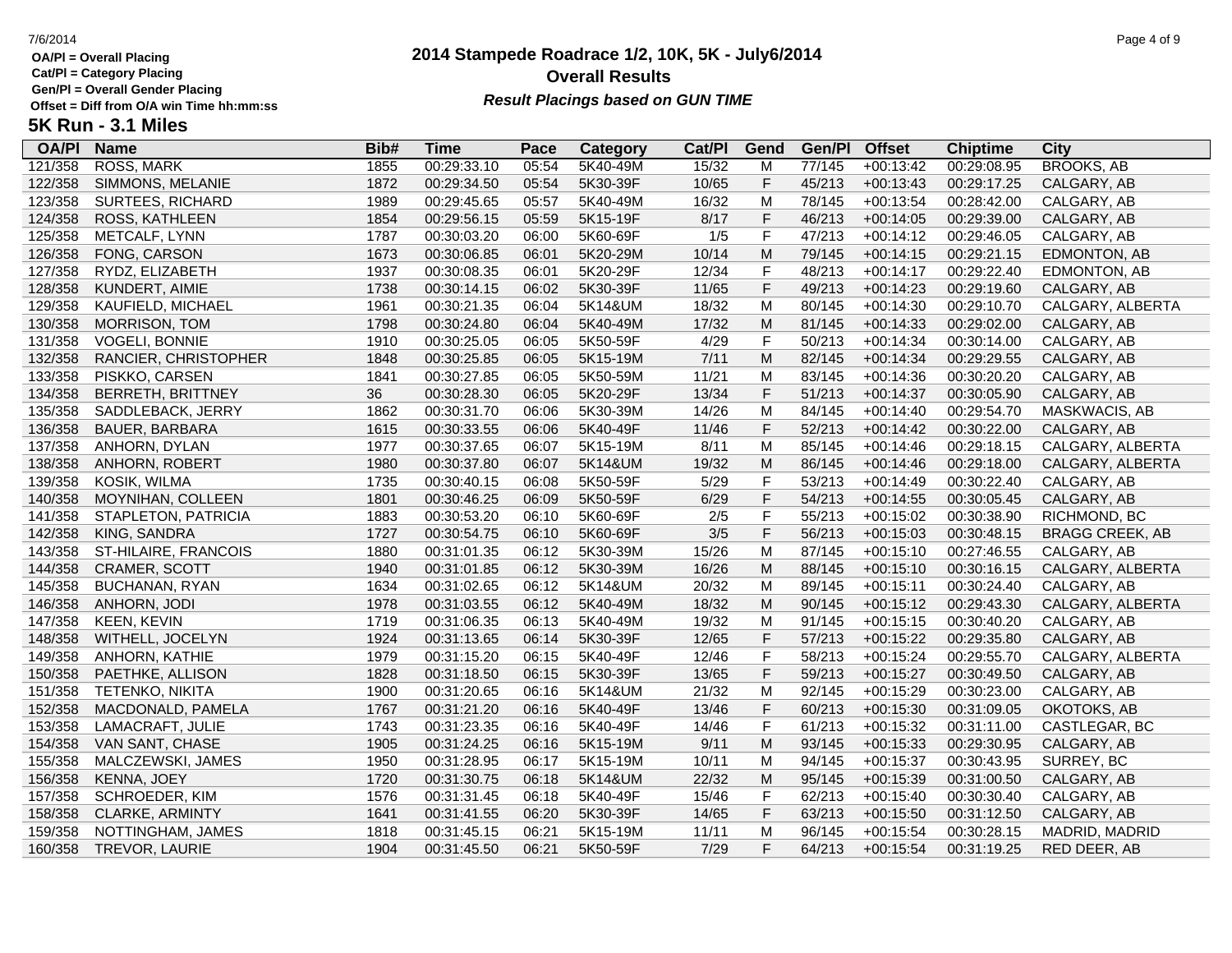**Cat/Pl = Category Placing**

**Gen/Pl = Overall Gender Placing**

# **2014 Stampede Roadrace 1/2, 10K, 5K - July6/2014** 7/6/2014 Page 5 of 9 **Overall Results Result Placings based on GUN TIME**

| <b>OA/PI</b> | <b>Name</b>             | Bib# | Time        | Pace  | <b>Category</b> | Cat/PI | Gend | Gen/Pl  | <b>Offset</b> | <b>Chiptime</b> | City              |
|--------------|-------------------------|------|-------------|-------|-----------------|--------|------|---------|---------------|-----------------|-------------------|
| 161/358      | <b>BALIC, SANDRA</b>    | 1611 | 00:31:47.60 | 06:21 | 5K30-39F        | 15/65  | F    | 65/213  | $+00:15:56$   | 00:31:14.95     | CALGARY, AB       |
| 162/358      | O'HARE GAMACHE, HAYDEN  | 1821 | 00:31:54.60 | 06:22 | 5K14&UM         | 23/32  | M    | 97/145  | $+00:16:03$   | 00:31:17.55     | MONROE, OR        |
| 163/358      | SAWYER, MONTANA         | 1864 | 00:31:57.80 | 06:23 | 5K20-29F        | 14/34  | F    | 66/213  | $+00:16:06$   | 00:31:45.55     | CALGARY, AB       |
| 164/358      | COULTER, ANDRA          | 1645 | 00:32:04.90 | 06:24 | 5K30-39F        | 16/65  | F    | 67/213  | $+00:16:13$   | 00:30:18.65     | CALGARY, AB       |
| 165/358      | TALDORF, SYLVIA         | 1898 | 00:32:05.75 | 06:25 | 5K50-59F        | 8/29   | F    | 68/213  | $+00:16:14$   | 00:31:36.60     | CALGARY, AB       |
| 166/358      | KIRKER, ANNE            | 1729 | 00:32:09.70 | 06:25 | 5K50-59F        | 9/29   | F    | 69/213  | $+00:16:18$   | 00:31:54.65     | CALGARY, AB       |
| 167/358      | DENKLER, AMANDA         | 1653 | 00:32:12.05 | 06:26 | 5K15-19F        | 9/17   | F    | 70/213  | $+00:16:21$   | 00:31:16.05     | DELRAY BEACH, FL  |
| 168/358      | MILNE, SARAH            | 1789 | 00:32:13.85 | 06:26 | 5K30-39F        | 17/65  | F    | 71/213  | $+00:16:22$   | 00:32:05.95     | CALGARY, AB       |
| 169/358      | PARIS, NORA             | 1834 | 00:32:22.25 | 06:28 | 5K30-39F        | 18/65  | F    | 72/213  | $+00:16:31$   | 00:32:00.40     | CALGARY, AB       |
| 170/358      | STEWART, TAEGAN         | 1890 | 00:32:24.65 | 06:28 | 5K14&UF         | 5/17   | F    | 73/213  | $+00:16:33$   | 00:31:45.95     | CALGARY, AB       |
| 171/358      | STEWART, DARREN         | 1885 | 00:32:25.05 | 06:29 | 5K30-39M        | 17/26  | M    | 98/145  | $+00:16:34$   | 00:31:46.70     | CALGARY, AB       |
| 172/358      | STONE ROSS, JANETTE     | 1891 | 00:32:26.60 | 06:29 | 5K50-59F        | 10/29  | F    | 74/213  | $+00:16:35$   | 00:31:44.85     | CALGARY, AB       |
| 173/358      | DYCK, MACKENZIE         | 1665 | 00:32:26.65 | 06:29 | 5K15-19F        | 10/17  | F    | 75/213  | $+00:16:35$   | 00:30:57.70     | CALGARY, AB       |
| 174/358      | <b>DYCK, NICOLE</b>     | 1666 | 00:32:27.85 | 06:29 | 5K15-19F        | 11/17  | F.   | 76/213  | $+00:16:36$   | 00:30:58.65     | CALGARY, AB       |
| 175/358      | DOUGLAS, MACKENZIE      | 677  | 00:32:31.15 | 06:30 | 5K20-29F        | 15/34  | F    | 77/213  | $+00:16:40$   | 00:31:28.15     | CALGARY, ALBERTA  |
| 176/358      | KELLETT, CHRISTOPHER    | 306  | 00:32:33.65 | 06:30 | 5K30-39M        | 18/26  | M    | 99/145  | $+00:16:42$   | 00:32:33.65     | CALGARY, AB       |
| 177/358      | STEWART, FRASER         | 1938 | 00:32:35.90 | 06:31 | 5K40-49M        | 20/32  | M    | 100/145 | $+00:16:44$   | 00:32:10.65     | RED DEER, AB      |
| 178/358      | <b>KEELING, JAMES</b>   | 1559 | 00:32:37.70 | 06:31 | 5K50-59M        | 12/21  | M    | 101/145 | $+00:16:46$   | 00:31:16.35     | CALGARY, AB       |
| 179/358      | MCPHEE, AMANDA          | 1783 | 00:32:51.60 | 06:34 | 5K15-19F        | 12/17  | F    | 78/213  | $+00:17:00$   | 00:32:43.90     | CALGARY, AB       |
| 180/358      | HOHMANN, CHRISTIAN      | 1867 | 00:32:54.10 | 06:34 | 5K40-49M        | 21/32  | M    | 102/145 | $+00:17:03$   | 00:31:50.80     | NEUHOF, HESSEN    |
| 181/358      | DEMETRICK, SELINA       | 1652 | 00:32:56.60 | 06:35 | 5K15-19F        | 13/17  | F    | 79/213  | $+00:17:05$   | 00:32:39.30     | CALGARY, AB       |
| 182/358      | JANZEN, GARRETT         | 1711 | 00:32:58.40 | 06:35 | 5K30-39M        | 19/26  | M    | 103/145 | $+00:17:07$   | 00:31:25.35     | CALGARY, AB       |
| 183/358      | PELLETIER, LORI         | 1835 | 00:32:58.95 | 06:35 | 5K30-39F        | 19/65  | F    | 80/213  | $+00:17:07$   | 00:32:31.85     | CALGARY, AB       |
| 184/358      | <b>GORELIK, LENA</b>    | 1683 | 00:33:04.45 | 06:36 | 5K30-39F        | 20/65  | F    | 81/213  | $+00:17:13$   | 00:32:56.30     | CALGARY, AB       |
| 185/358      | <b>KUPS, CHRISTINE</b>  | 1739 | 00:33:05.75 | 06:37 | 5K30-39F        | 21/65  | F    | 82/213  | $+00:17:14$   | 00:32:40.70     | CALGARY, AB       |
| 186/358      | LUCHIA, ANDREA          | 1763 | 00:33:12.10 | 06:38 | 5K30-39F        | 22/65  | F    | 83/213  | $+00:17:21$   | 00:32:03.65     | CALGARY, AB       |
| 187/358      | JEANSON, NATASHIA       | 1713 | 00:33:12.40 | 06:38 | 5K40-49F        | 16/46  | F    | 84/213  | $+00:17:21$   | 00:32:04.05     | CALGARY, AB       |
| 188/358      | MOUCK, ANNE             | 1799 | 00:33:19.70 | 06:39 | 5K40-49F        | 17/46  | F    | 85/213  | $+00:17:28$   | 00:32:51.85     | CALGARY, AB       |
| 189/358      | <b>BLUMHAGEN, CINDY</b> | 1626 | 00:33:20.45 | 06:40 | 5K40-49F        | 18/46  | F    | 86/213  | $+00:17:29$   | 00:33:06.90     | CALGARY, AB       |
| 190/358      | THOMSON, ALLAN          | 789  | 00:33:21.40 | 06:40 | 5K50-59F        | 11/29  | M    | 104/145 | $+00:17:30$   | 00:31:52.20     | CALGARY, AB       |
| 191/358      | STEWART, KEELYN         | 1888 | 00:33:28.55 | 06:41 | 5K14&UF         | 6/17   | F    | 87/213  | $+00:17:37$   | 00:32:49.55     | CALGARY, AB       |
| 192/358      | STEWART, RHIAN          | 1889 | 00:33:29.05 | 06:41 | 5K30-39F        | 23/65  | F    | 88/213  | $+00:17:38$   | 00:32:49.80     | CALGARY, AB       |
| 193/358      | HSIEH, JEAN             | 1698 | 00:33:30.00 | 06:42 | 5K40-49F        | 19/46  | F    | 89/213  | $+00:17:38$   | 00:32:41.85     | CALGARY, AB       |
| 194/358      | YOSHIMURA, WESTON       | 1932 | 00:33:32.80 | 06:42 | 5K40-49M        | 22/32  | M    | 105/145 | $+00:17:41$   | 00:32:23.90     | CALGARY, AB       |
| 195/358      | <b>BROOKS, SUSAN</b>    | 1633 | 00:33:35.25 | 06:43 | 5K40-49F        | 20/46  | F    | 90/213  | $+00:17:44$   | 00:33:10.85     | CALGARY, AB       |
| 196/358      | WALKER, SUZY            | 1913 | 00:33:35.35 | 06:43 | 5K50-59F        | 12/29  | F    | 91/213  | $+00:17:44$   | 00:33:19.20     | QUEENSTOWN, OTAG( |
| 197/358      | MARIANNE, BROCHU        | 1964 | 00:33:39.80 | 06:43 | 5K30-39F        | 24/65  | F    | 92/213  | $+00:17:48$   | 00:33:20.35     | OKOTOKS, ALBERTA  |
| 198/358      | MCKINNON, STACEY        | 1782 | 00:33:41.90 | 06:44 | 5K20-29F        | 16/34  | F    | 93/213  | $+00:17:50$   | 00:32:08.10     | CALGARY, AB       |
| 199/358      | <b>BUCHAN, CALUM</b>    | 1983 | 00:33:48.20 | 06:45 | 5K40-49M        | 23/32  | M    | 106/145 | $+00:17:57$   | 00:32:42.05     | CALGARY, AB       |
| 200/358      | STEWARD, LIANNE         | 1966 | 00:33:48.25 | 06:45 | 5K40-49F        | 21/46  | F.   | 94/213  | $+00:17:57$   | 00:32:42.75     | CALGARY, AB       |
|              |                         |      |             |       |                 |        |      |         |               |                 |                   |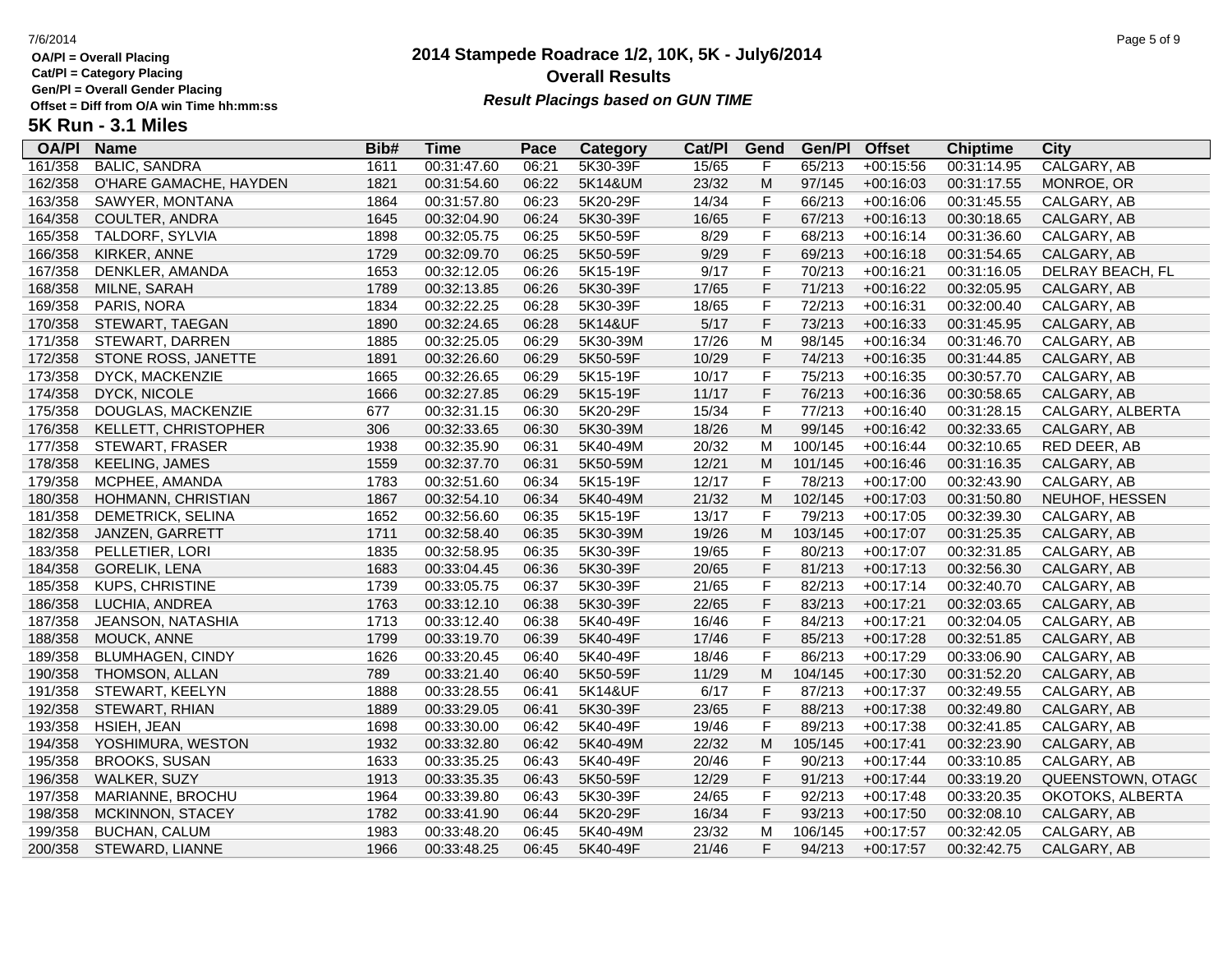**Cat/Pl = Category Placing**

**Gen/Pl = Overall Gender Placing**

# **2014 Stampede Roadrace 1/2, 10K, 5K - July6/2014** 7/6/2014 Page 6 of 9 **Overall Results Result Placings based on GUN TIME**

| <b>OA/PI</b> | <b>Name</b>              | Bib# | Time        | Pace  | <b>Category</b> | Cat/PI | Gend | Gen/Pl  | <b>Offset</b> | <b>Chiptime</b> | City                  |
|--------------|--------------------------|------|-------------|-------|-----------------|--------|------|---------|---------------|-----------------|-----------------------|
| 201/358      | LEE, JAE BUM             | 1754 | 00:33:56.30 | 06:47 | 5K40-49M        | 24/32  | M    | 107/145 | $+00:18:05$   | 00:32:43.00     | CALGARY, AB           |
| 202/358      | <b>BAILEY, JUDITH</b>    | 1994 | 00:33:58.75 | 06:47 | 5K30-39F        | 25/65  | F    | 95/213  | $+00:18:07$   | 00:33:03.15     | CALGARY, ALBERTA      |
| 203/358      | MOORE, WENDI             | 1865 | 00:34:18.60 | 06:51 | 5K40-49F        | 22/46  | F    | 96/213  | $+00:18:27$   | 00:33:44.50     | CALGAY, AB            |
| 204/358      | WIRASINGHE, MANOJI       | 1923 | 00:34:19.15 | 06:51 | 5K30-39F        | 26/65  | F    | 97/213  | $+00:18:28$   | 00:33:12.80     | CALGARY, AB           |
| 205/358      | KHOSLA, MEGAN            | 1722 | 00:34:23.05 | 06:52 | 5K30-39F        | 27/65  | F    | 98/213  | $+00:18:32$   | 00:33:16.40     | CALGARY, AB           |
| 206/358      | <b>BRAKE, HEATHER</b>    | 60   | 00:34:39.40 | 06:55 | 5K40-49F        | 23/46  | F    | 99/213  | $+00:18:48$   | 00:33:51.50     | CALGARY, AB           |
| 207/358      | WHITE, VANESSA           | 1921 | 00:34:40.95 | 06:56 | 5K40-49F        | 24/46  | F    | 100/213 | $+00:18:49$   | 00:34:11.50     | CALGARY, AB           |
| 208/358      | ST LOUIS, JULIA          | 1879 | 00:34:46.40 | 06:57 | 5K15-19F        | 14/17  | F    | 101/213 | $+00:18:55$   | 00:34:41.55     | CALGARY, AB           |
| 209/358      | RUDY, BLAIR              | 1998 | 00:34:47.40 | 06:57 | 5K50-59M        | 13/21  | M    | 108/145 | $+00:18:56$   | 00:33:47.05     | CALGARY, AB           |
| 210/358      | HEWITT, GORDON           | 1693 | 00:34:49.25 | 06:57 | 5K14&UM         | 24/32  | M    | 109/145 | $+00:18:58$   | 00:34:00.75     | <b>BURLINGTON, ON</b> |
| 211/358      | HEWITT, TED              | 1694 | 00:34:49.30 | 06:57 | 5K40-49M        | 25/32  | M    | 110/145 | $+00:18:58$   | 00:34:02.05     | <b>BURLINGTON, ON</b> |
| 212/358      | LEIVA, ERINA             | 1755 | 00:34:52.25 | 06:58 | 5K40-49F        | 25/46  | F    | 102/213 | $+00:19:01$   | 00:33:39.30     | CALGARY, AB           |
| 213/358      | JAMAL, ALIFA             | 1707 | 00:34:55.25 | 06:59 | 5K15-19F        | 15/17  | F    | 103/213 | $+00:19:04$   | 00:34:07.10     | CALGARY, AB           |
| 214/358      | GOEPEN-WEE, KAREN        | 1956 | 00:34:55.75 | 06:59 | 5K14&UF         | $7/17$ | F    | 104/213 | $+00:19:04$   | 00:34:16.05     | CALGARY, AB           |
| 215/358      | <b>BREEN, HEATHER</b>    | 1632 | 00:34:56.65 | 06:59 | 5K30-39F        | 28/65  | F    | 105/213 | $+00:19:05$   | 00:33:31.50     | CALGARY, AB           |
| 216/358      | CRERAR, ERIN             | 1570 | 00:34:56.70 | 06:59 | 5K30-39F        | 29/65  | F    | 106/213 | $+00:19:05$   | 00:33:22.55     | CALGARY, AB           |
| 217/358      | LAWRENCE, ALLAN          | 1985 | 00:34:57.50 | 06:59 | 5K40-49M        | 26/32  | M    | 111/145 | $+00:19:06$   | 00:34:03.50     | CALGARY, ALBERTA      |
| 218/358      | LAWRENCE, CARSON         | 1750 | 00:34:57.90 | 06:59 | 5K14&UM         | 25/32  | M    | 112/145 | $+00:19:06$   | 00:34:02.85     | CALGARY, AB           |
| 219/358      | SHAW, JUSTIN             | 1871 | 00:35:03.55 | 07:00 | 5K20-29M        | 11/14  | M    | 113/145 | $+00:19:12$   | 00:34:36.45     | CALGARY, AB           |
| 220/358      | CHAREKA, MISSY           | 1640 | 00:35:04.40 | 07:00 | 5K20-29F        | 17/34  | F    | 107/213 | $+00:19:13$   | 00:34:44.95     | CALGARY, AB           |
| 221/358      | KONONOVA, ALEKSANDRA     | 1734 | 00:35:10.95 | 07:02 | 5K30-39F        | 30/65  | F    | 108/213 | $+00:19:19$   | 00:35:03.65     | CALGARY, AB           |
| 222/358      | HASHIGUCHI, MICHAELA     | 1939 | 00:35:12.30 | 07:02 | 5K30-39F        | 31/65  | F    | 109/213 | $+00:19:21$   | 00:34:22.20     | CALGARY, AB           |
| 223/358      | MATJASIC, MELANIE        | 1780 | 00:35:12.90 | 07:02 | 5K30-39F        | 32/65  | F    | 110/213 | $+00:19:21$   | 00:34:26.05     | CALGARY, AB           |
| 224/358      | SZABO, SARA              | 1896 | 00:35:26.90 | 07:05 | 5K20-29F        | 18/34  | F    | 111/213 | $+00:19:35$   | 00:34:34.00     | CALGARY, AB           |
| 225/358      | MURPHY, NICOLE           | 1805 | 00:35:34.00 | 07:06 | 5K30-39F        | 33/65  | F    | 112/213 | $+00:19:42$   | 00:34:18.90     | CALGARY, AB           |
| 226/358      | SZABO, BARBARA-ANNE      | 1895 | 00:35:38.30 | 07:07 | 5K50-59F        | 13/29  | F    | 113/213 | $+00:19:47$   | 00:34:09.45     | CALGARY, AB           |
| 227/358      | MACKAN, KRISTINA         | 1769 | 00:35:58.95 | 07:11 | 5K30-39F        | 34/65  | F    | 114/213 | $+00:20:07$   | 00:34:43.75     | STRATHMORE, AB        |
| 228/358      | WHITE, MARY MADELINE     | 1556 | 00:35:59.80 | 07:11 | 5K70+F          | 1/1    | F    | 115/213 | $+00:20:08$   | 00:35:41.80     | CALGARY, AB           |
| 229/358      | <b>BENSMILLER, ASHLY</b> | 32   | 00:36:00.65 | 07:12 | 5K30-39F        | 35/65  | F    | 116/213 | $+00:20:09$   | 00:33:44.75     | DEWBERRY, AB          |
| 230/358      | OWEN, JAMIE              | 438  | 00:36:01.35 | 07:12 | 5K20-29F        | 19/34  | F    | 117/213 | $+00:20:10$   | 00:33:45.80     | IRMA, AB              |
| 231/358      | ANTHONY, JEFF            | 1609 | 00:36:03.05 | 07:12 | 5K50-59M        | 14/21  | M    | 114/145 | $+00:20:12$   | 00:34:51.55     | REDMOND, WA           |
| 232/358      | <b>EWART, EDWINA</b>     | 1669 | 00:36:06.45 | 07:13 | 5K50-59F        | 14/29  | F    | 118/213 | $+00:20:15$   | 00:35:32.75     | CALGARY, AB           |
| 233/358      | VUJINOVIC, JOVAN         | 1911 | 00:36:15.85 | 07:15 | 5K30-39M        | 20/26  | M    | 115/145 | $+00:20:24$   | 00:34:38.80     | CALGARY, AB           |
| 234/358      | WOJTAS, IZABELA          | 1926 | 00:36:19.15 | 07:15 | 5K30-39F        | 36/65  | F    | 119/213 | $+00:20:28$   | 00:35:37.80     | CALGARY, AB           |
| 235/358      | WITHELL, JOSH            | 1925 | 00:36:20.60 | 07:16 | 5K30-39M        | 21/26  | M    | 116/145 | $+00:20:29$   | 00:34:42.80     | CALGARY, AB           |
| 236/358      | OKANE, KERRI             | 1824 | 00:36:25.75 | 07:17 | 5K30-39F        | 37/65  | F    | 120/213 | $+00:20:34$   | 00:35:58.30     | COCHRANE, AB          |
| 237/358      | LAROCHELLE, MARIE        | 1747 | 00:36:28.00 | 07:17 | 5K50-59F        | 15/29  | F    | 121/213 | $+00:20:36$   | 00:35:37.30     | CALGARY, AB           |
| 238/358      | DOWELL, LIAM             | 1660 | 00:36:34.50 | 07:18 | 5K14&UM         | 26/32  | M    | 117/145 | $+00:20:43$   | 00:35:54.70     | OKOTOKS, AB           |
| 239/358      | DOWELL, JON              | 1658 | 00:36:35.15 | 07:19 | 5K40-49M        | 27/32  | м    | 118/145 | $+00:20:44$   | 00:35:56.15     | OKOTOKS, AB           |
| 240/358      | HUNTER, HANNAH           | 1701 | 00:36:45.30 | 07:21 | 5K15-19F        | 16/17  | F.   | 122/213 | $+00:20:54$   | 00:35:53.35     | CALGARY, AB           |
|              |                          |      |             |       |                 |        |      |         |               |                 |                       |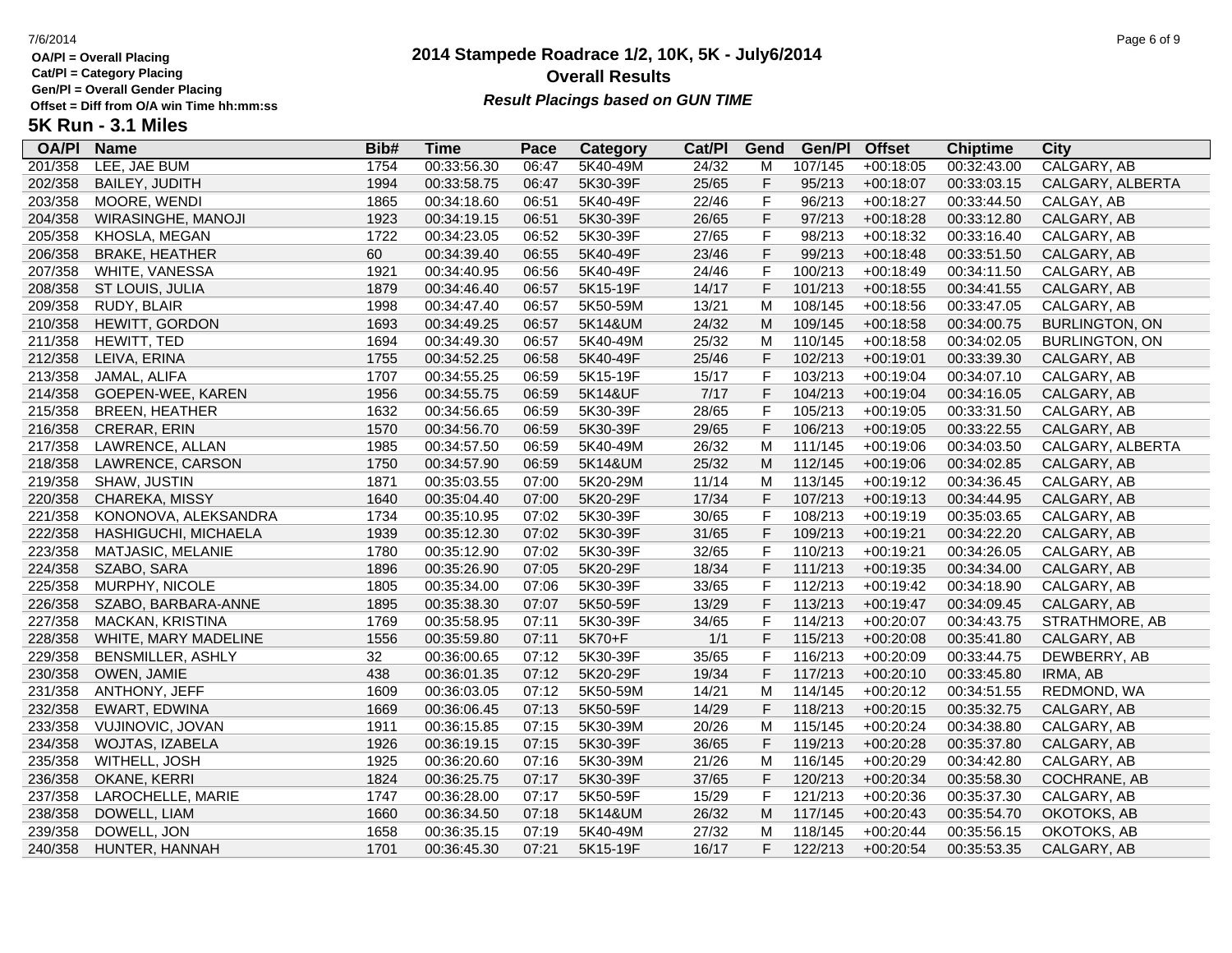**Cat/Pl = Category Placing**

**Gen/Pl = Overall Gender Placing**

# **2014 Stampede Roadrace 1/2, 10K, 5K - July6/2014** 7/6/2014 Page 7 of 9 **Overall Results Result Placings based on GUN TIME**

| <b>OA/PI</b> | <b>Name</b>              | Bib# | Time        | Pace  | <b>Category</b> | Cat/PI | Gend           | Gen/Pl  | <b>Offset</b> | <b>Chiptime</b> | City                   |
|--------------|--------------------------|------|-------------|-------|-----------------|--------|----------------|---------|---------------|-----------------|------------------------|
| 241/358      | HUNTER, EMILY            | 1700 | 00:36:45.65 | 07:21 | 5K20-29F        | 20/34  | F              | 123/213 | $+00:20:54$   | 00:35:52.80     | CALGARY, AB            |
| 242/358      | OWENS, JENNIFER          | 1826 | 00:36:47.15 | 07:21 | 5K50-59F        | 16/29  | F              | 124/213 | $+00:20:56$   | 00:35:44.45     | CALGARY, AB            |
| 243/358      | OWENS, CLAIRE            | 1825 | 00:36:48.35 | 07:21 | 5K40-49F        | 26/46  | F              | 125/213 | $+00:20:57$   | 00:35:46.15     | CALGARY, AB            |
| 244/358      | RYANE, BRAYE             | 1860 | 00:36:49.35 | 07:21 | 5K20-29F        | 21/34  | F              | 126/213 | $+00:20:58$   | 00:36:33.45     | CALGARY, AB            |
| 245/358      | FITZOWICH, KATHRYN       | 1943 | 00:36:49.45 | 07:21 | 5K50-59F        | 17/29  | $\mathsf{F}$   | 127/213 | $+00:20:58$   | 00:35:57.90     | CALGARY, AB            |
| 246/358      | LEAH, JARET              | 1752 | 00:36:49.45 | 07:21 | 5K50-59M        | 15/21  | M              | 119/145 | $+00:20:58$   | 00:36:33.55     | CALGARY, AB            |
| 247/358      | KNIVE, MARJ              | 1733 | 00:36:52.25 | 07:22 | 5K50-59F        | 18/29  | $\mathsf{F}$   | 128/213 | $+00:21:01$   | 00:35:23.35     | CALGARY, AB            |
| 248/358      | CARROLL, KATIE           | 1639 | 00:37:03.95 | 07:24 | 5K14&UF         | 8/17   | $\overline{F}$ | 129/213 | $+00:21:12$   | 00:36:02.55     | CALGARY, AB            |
| 249/358      | TELANG, LISA             | 1899 | 00:37:05.35 | 07:25 | 5K40-49F        | 27/46  | $\mathsf F$    | 130/213 | $+00:21:14$   | 00:36:04.70     | CALGARY, AB            |
| 250/358      | SCHUYT, HEIDI            | 1869 | 00:37:13.80 | 07:26 | 5K30-39F        | 38/65  | $\mathsf F$    | 131/213 | $+00:21:22$   | 00:36:32.70     | CALGARY, AB            |
| 251/358      | POLLACK, PATRICIA        | 1967 | 00:37:21.25 | 07:28 | 5K50-59F        | 19/29  | F              | 132/213 | $+00:21:30$   | 00:36:38.95     | CALGARY, AB            |
| 252/358      | WAUGH, PAM               | 1565 | 00:37:21.45 | 07:28 | 5K50-59F        | 20/29  | F              | 133/213 | $+00:21:30$   | 00:36:38.10     | FREDERICTON, NB        |
| 253/358      | WAUGH, MICHAEL           | 1449 | 00:37:21.55 | 07:28 | 5K50-59M        | 16/21  | M              | 120/145 | $+00:21:30$   | 00:36:38.55     | <b>FREDERICTON, NB</b> |
| 254/358      | MORABITO, JUSTIN         | 1794 | 00:37:27.80 | 07:29 | 5K20-29M        | 12/14  | M              | 121/145 | $+00:21:36$   | 00:36:14.90     | CALGARY, AB            |
| 255/358      | JAEGER, SANDY            | 1960 | 00:37:38.20 | 07:31 | 5K50-59F        | 21/29  | $\mathsf F$    | 134/213 | $+00:21:47$   | 00:36:36.10     | COCHRANE, ALBERTA      |
| 256/358      | ANDREAS, LANETTE         | 1608 | 00:37:44.05 | 07:32 | 5K40-49F        | 28/46  | $\mathsf F$    | 135/213 | $+00:21:53$   | 00:37:06.85     | CALGARY, AB            |
| 257/358      | HINKS, SUZANNE           | 1697 | 00:37:45.45 | 07:33 | 5K40-49F        | 29/46  | $\mathsf F$    | 136/213 | $+00:21:54$   | 00:36:45.80     | MONTREAL, QC           |
| 258/358      | NICHOLLS, MEAGHAN        | 1813 | 00:37:58.90 | 07:35 | 5K20-29F        | 22/34  | F              | 137/213 | $+00:22:07$   | 00:37:18.25     | CALGARY, AB            |
| 259/358      | HARAPIAK, SHARON         | 1959 | 00:38:10.40 | 07:38 | 5K40-49F        | 30/46  | $\mathsf{F}$   | 138/213 | $+00:22:19$   | 00:37:16.40     | CALGARY, AB            |
| 260/358      | <b>OCCLESTON, PATTI</b>  | 1953 | 00:38:13.25 | 07:38 | 5K40-49F        | 31/46  | $\mathsf{F}$   | 139/213 | $+00:22:22$   | 00:37:19.85     | CYPRESS, TEXAS         |
| 261/358      | SCHULTZ, KIMBERLY        | 769  | 00:38:14.90 | 07:38 | 5K30-39F        | 39/65  | $\mathsf{F}$   | 140/213 | $+00:22:23$   | 00:37:30.75     | CALGARY, AB            |
| 262/358      | <b>BAPTISTE, TERRI</b>   | 1612 | 00:38:16.65 | 07:39 | 5K20-29F        | 23/34  | $\mathsf F$    | 141/213 | $+00:22:25$   | 00:36:11.35     | MASKWACIS, AB          |
| 263/358      | DUNCAN, JAYNE            | 1662 | 00:38:22.60 | 07:40 | 5K30-39F        | 40/65  | F              | 142/213 | $+00:22:31$   | 00:37:50.00     | CALGARY, AB            |
| 264/358      | DUNCAN, QUINN            | 1663 | 00:38:22.60 | 07:40 | 5K14&UM         | 27/32  | M              | 122/145 | $+00:22:31$   | 00:37:50.75     | CALGARY, AB            |
| 265/358      | <b>GRIFFITHS, BARRIE</b> | 1686 | 00:38:25.25 | 07:41 | 5K70+M          | 3/3    | м              | 123/145 | $+00:22:34$   | 00:37:57.00     | CALGARY, AB            |
| 266/358      | GYSLER, KAREN            | 1958 | 00:38:25.60 | 07:41 | 5K40-49F        | 32/46  | $\mathsf F$    | 143/213 | $+00:22:34$   | 00:37:31.60     | CALGARY, AB            |
| 267/358      | JARRAH, ARANZAZU         | 1712 | 00:38:28.30 | 07:41 | 5K30-39F        | 41/65  | $\mathsf{F}$   | 144/213 | $+00:22:37$   | 00:38:28.30     | CALGARY, AB            |
| 268/358      | KNIHNISTKI, CINDY        | 1732 | 00:38:32.20 | 07:42 | 5K30-39F        | 42/65  | F              | 145/213 | $+00:22:41$   | 00:38:24.45     | CALGARY, AB            |
| 270/358      | <b>GERMAN, JESSE</b>     | 1676 | 00:38:49.75 | 07:45 | 5K14&UM         | 28/32  | м              | 124/145 | $+00:22:58$   | 00:37:56.25     | CALGARY, AB            |
| 269/358      | FARR, ROBIN              | 1671 | 00:38:49.75 | 07:45 | 5K30-39F        | 43/65  | $\mathsf F$    | 146/213 | $+00:22:58$   | 00:37:43.50     | CALGARY, AB            |
| 271/358      | LALLY, KIK               | 1741 | 00:38:54.25 | 07:46 | 5K30-39F        | 44/65  | $\mathsf{F}$   | 147/213 | $+00:23:03$   | 00:38:22.00     | CALGARY, AB            |
| 272/358      | <b>BOTTING, CAEDEN</b>   | 1560 | 00:39:01.30 | 07:48 | 5K14&UM         | 29/32  | M              | 125/145 | $+00:23:10$   | 00:37:24.55     | CALGARY, AB            |
| 273/358      | MACMILLAN, LEAH          | 1770 | 00:39:16.25 | 07:51 | 5K30-39F        | 45/65  | $\mathsf{F}$   | 148/213 | $+00:23:25$   | 00:38:20.30     | CALGARY, AB            |
| 274/358      | <b>BLADES, BRIAN</b>     | 1623 | 00:39:32.85 | 07:54 | 5K40-49M        | 28/32  | M              | 126/145 | $+00:23:41$   | 00:38:47.05     | CALGARY, AB            |
| 275/358      | <b>BLADES, KELLY</b>     | 1624 | 00:39:33.75 | 07:54 | 5K30-39F        | 46/65  | $\mathsf{F}$   | 149/213 | $+00:23:42$   | 00:38:47.20     | CALGARY, AB            |
| 276/358      | YEE, BRIAN               | 1976 | 00:39:35.30 | 07:55 | 5K40-49M        | 29/32  | M              | 127/145 | $+00:23:44$   | 00:38:10.35     | BETHESDA, MD           |
| 277/358      | ROSS, CAITLIN            | 1853 | 00:39:38.15 | 07:55 | 5K20-29F        | 24/34  | F              | 150/213 | $+00:23:47$   | 00:39:13.95     | CALGARY, AB            |
| 278/358      | WARD-SUTHERLAND, AMANDA  | 1915 | 00:39:43.85 | 07:56 | 5K20-29F        | 25/34  | F              | 151/213 | $+00:23:52$   | 00:39:19.70     | CALGARY, AB            |
| 279/358      | <b>TALDORF, KRISTA</b>   | 1897 | 00:39:48.35 | 07:57 | 5K40-49F        | 33/46  | $\mathsf{F}$   | 152/213 | $+00:23:57$   | 00:39:19.65     | CALGARY, AB            |
| 280/358      | SMITH, NATASHA           | 1951 | 00:39:51.90 | 07:58 | 5K40-49F        | 34/46  | F              | 153/213 | $+00:24:00$   | 00:38:23.75     | CALGARY, AB            |
|              |                          |      |             |       |                 |        |                |         |               |                 |                        |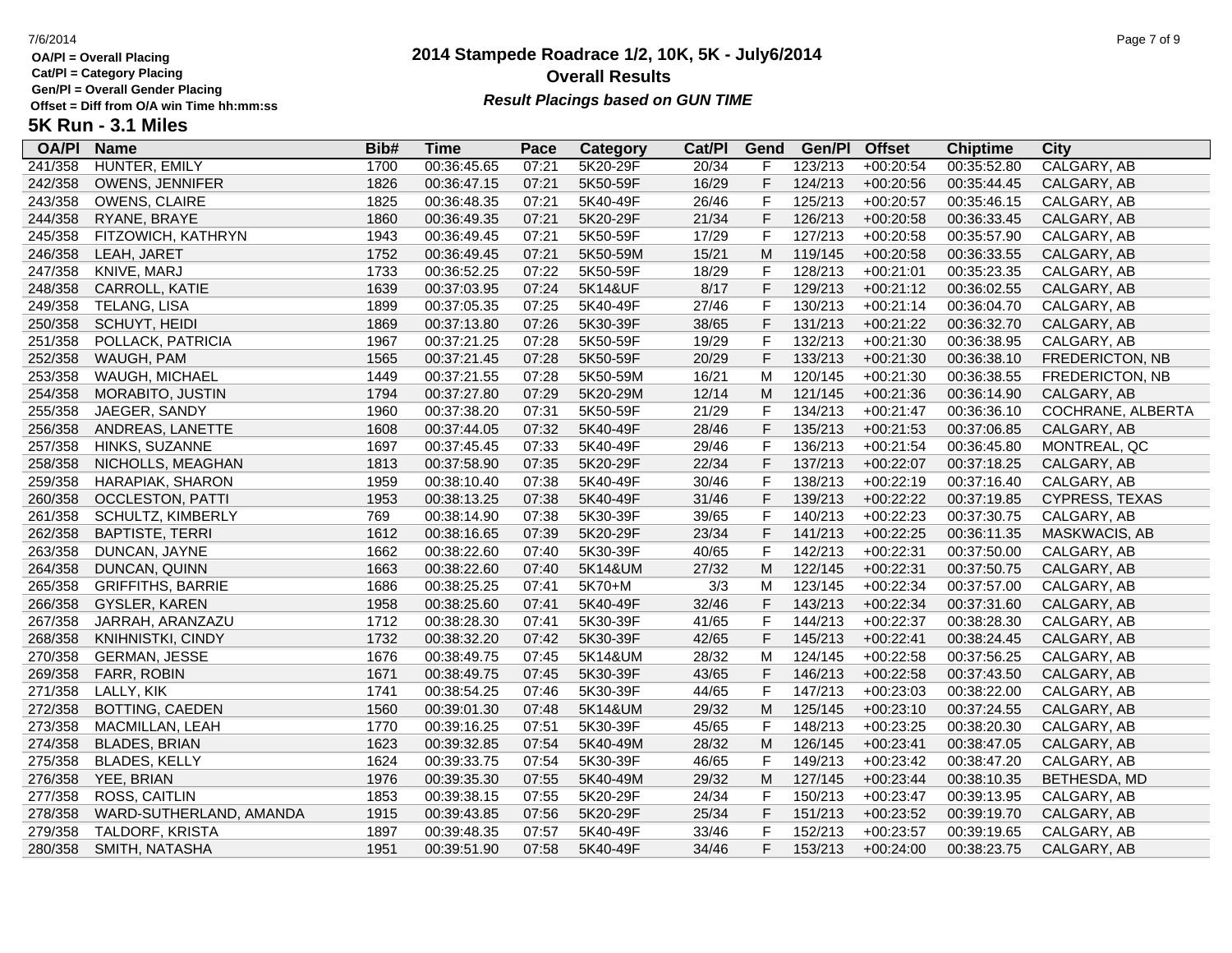**Cat/Pl = Category Placing**

**Gen/Pl = Overall Gender Placing**

# **2014 Stampede Roadrace 1/2, 10K, 5K - July6/2014** 7/6/2014 Page 8 of 9 **Overall Results Result Placings based on GUN TIME**

| <b>OA/PI</b> | <b>Name</b>               | Bib# | Time        | Pace  | Category | Cat/PI | Gend         | Gen/Pl  | <b>Offset</b> | <b>Chiptime</b> | City                |
|--------------|---------------------------|------|-------------|-------|----------|--------|--------------|---------|---------------|-----------------|---------------------|
| 281/358      | RUBINI-LAFOREST, LISA     | 1856 | 00:39:55.90 | 07:59 | 5K30-39F | 47/65  | F            | 154/213 | $+00:24:04$   | 00:38:59.65     | TORONTO, ON         |
| 282/358      | THIESSEN, JAN             | 1902 | 00:39:56.50 | 07:59 | 5K50-59F | 22/29  | F            | 155/213 | $+00:24:05$   | 00:39:04.60     | ATHABASCA, AB       |
| 283/358      | SIUDY, TRACY              | 1874 | 00:40:05.10 | 08:01 | 5K40-49F | 35/46  | F            | 156/213 | $+00:24:14$   | 00:39:30.95     | CALGARY, AB         |
| 284/358      | MASHIKO, HANAE            | 1779 | 00:40:06.85 | 08:01 | 5K30-39F | 48/65  | F            | 157/213 | $+00:24:15$   | 00:38:35.25     | CALGARY, AB         |
| 285/358      | GREER, JASMINE            | 1957 | 00:40:09.25 | 08:01 | 5K20-29F | 26/34  | F            | 158/213 | $+00:24:18$   | 00:36:36.70     | CALGARY, ALBERTA AI |
| 286/358      | MURRAY, BECKY             | 1965 | 00:40:09.30 | 08:01 | 5K20-29F | 27/34  | F            | 159/213 | $+00:24:18$   | 00:36:33.60     | RED DEER, AB        |
| 287/358      | MILLINGTON, LIANE         | 1788 | 00:40:11.45 | 08:02 | 5K20-29F | 28/34  | $\mathsf{F}$ | 160/213 | $+00:24:20$   | 00:39:03.25     | KINGSTON, BC        |
| 288/358      | SLEZAK, PAUL              | 1876 | 00:40:12.10 | 08:02 | 5K20-29M | 13/14  | ${\sf M}$    | 128/145 | $+00:24:21$   | 00:39:04.75     | KELOWNA, BC         |
| 289/358      | AZPIAZU, M. CHRISTINA     | 1610 | 00:40:19.45 | 08:03 | 5K60-69F | 4/5    | F            | 161/213 | $+00:24:28$   | 00:39:20.75     | CALGARY, AB         |
| 290/358      | MORIN, DENISE             | 413  | 00:40:31.85 | 08:06 | 5K40-49F | 36/46  | $\mathsf F$  | 162/213 | $+00:24:40$   | 00:40:19.15     | CALGARY, AB         |
| 291/358      | LEIVA, MAURICIO           | 1756 | 00:40:34.25 | 08:06 | 5K40-49M | 30/32  | M            | 129/145 | $+00:24:43$   | 00:39:21.60     | CALGARY, AB         |
| 292/358      | ANDRADE, MARIA            | 1607 | 00:40:46.05 | 08:09 | 5K40-49F | 37/46  | $\mathsf F$  | 163/213 | $+00:24:55$   | 00:40:11.30     | CALGARY, AB         |
| 293/358      | LITOSKI, MAYCEE           | 1760 | 00:40:51.70 | 08:10 | 5K14&UF  | 9/17   | F            | 164/213 | $+00:25:00$   | 00:37:49.15     | CALGARY, AB         |
| 294/358      | <b>GRANT, MICHELE</b>     | 1684 | 00:40:54.00 | 08:10 | 5K50-59F | 23/29  | F            | 165/213 | $+00:25:02$   | 00:40:20.85     | URENUI, TARANAKI    |
| 295/358      | WATERS, ELIZABETH         | 1916 | 00:40:54.05 | 08:10 | 5K50-59F | 24/29  | F            | 166/213 | $+00:25:03$   | 00:40:20.10     | CALGARY, AB         |
| 296/358      | LITOSKI, DERYCK           | 1759 | 00:40:54.35 | 08:10 | 5K40-49M | 31/32  | M            | 130/145 | $+00:25:03$   | 00:37:51.75     | CALGARY, AB         |
| 297/358      | NEMETH, MARK              | 1806 | 00:40:55.95 | 08:11 | 5K50-59M | 17/21  | M            | 131/145 | $+00:25:04$   | 00:39:55.90     | CALGARY, AB         |
| 298/358      | MACKEN, CHRISTINE         | 365  | 00:40:56.55 | 08:11 | 5K60-69F | 5/5    | F            | 167/213 | $+00:25:05$   | 00:39:58.20     | CALGARY, AB         |
| 299/358      | HENRY, MARLENE            | 1691 | 00:41:07.75 | 08:13 | 5K40-49F | 38/46  | $\mathsf F$  | 168/213 | $+00:25:16$   | 00:40:35.65     | <b>COCHRANE, AB</b> |
| 300/358      | JAMES, DEBRA              | 1709 | 00:41:17.30 | 08:15 | 5K40-49F | 39/46  | $\mathsf F$  | 169/213 | $+00:25:26$   | 00:40:08.90     | CALGARY, AB         |
| 301/358      | WOLFE, GLENN              | 1927 | 00:41:18.45 | 08:15 | 5K40-49M | 32/32  | M            | 132/145 | $+00:25:27$   | 00:36:59.65     | CALGARY, AB         |
| 302/358      | WOLFE, GRACIE             | 1928 | 00:41:18.65 | 08:15 | 5K14&UF  | 10/17  | F            | 170/213 | $+00:25:27$   | 00:36:57.85     | CALGARY, AB         |
| 303/358      | SADDLEBACK, TEDDI         | 1863 | 00:41:35.10 | 08:19 | 5K20-29F | 29/34  | F            | 171/213 | $+00:25:44$   | 00:39:13.40     | MASKWACIS, AB       |
| 304/358      | ERMINESKIN, AMANDA        | 1575 | 00:41:37.25 | 08:19 | 5K20-29F | 30/34  | $\mathsf F$  | 172/213 | $+00:25:46$   | 00:39:14.90     | MASKWACIS, AB       |
| 305/358      | WHITAKER, CINDY           | 1920 | 00:41:38.40 | 08:19 | 5K30-39F | 49/65  | $\mathsf F$  | 173/213 | $+00:25:47$   | 00:40:29.70     | CALGARY, AB         |
| 306/358      | RANTA, GALE               | 1850 | 00:41:45.25 | 08:21 | 5K40-49F | 40/46  | $\mathsf F$  | 174/213 | $+00:25:54$   | 00:41:22.45     | AIRDRIE, AB         |
| 307/358      | GUTHRIE, JARED            | 1687 | 00:41:47.75 | 08:21 | 5K20-29M | 14/14  | M            | 133/145 | $+00:25:56$   | 00:41:17.05     | CALGARY, AB         |
| 308/358      | <b>GUTHRIE, MADDY</b>     | 1688 | 00:41:47.80 | 08:21 | 5K20-29F | 31/34  | F            | 175/213 | $+00:25:56$   | 00:41:17.40     | CALGARY, AB         |
| 309/358      | O'HARE GAMACHE, MADELEINE | 1822 | 00:41:48.35 | 08:21 | 5K14&UF  | 11/17  | F            | 176/213 | $+00:25:57$   | 00:41:10.40     | MONROE, OR          |
| 310/358      | O'HARE GAMACHE, BRIANA    | 1819 | 00:41:48.50 | 08:21 | 5K14&UF  | 12/17  | F            | 177/213 | $+00:25:57$   | 00:41:11.20     | MONROE, OR          |
| 311/358      | ALBERT, MELISSA           | 1602 | 00:41:50.40 | 08:22 | 5K30-39F | 50/65  | F            | 178/213 | $+00:25:59$   | 00:40:32.35     | CALGARY, AB         |
| 312/358      | WOYTKIW, ERIKA            | 630  | 00:42:00.30 | 08:24 | 5K30-39F | 51/65  | F            | 179/213 | $+00:26:09$   | 00:38:46.75     | AIRDRIE, AB         |
| 313/358      | NICHOLSON, CAMILLE        | 1814 | 00:42:05.65 | 08:25 | 5K30-39F | 52/65  | F            | 180/213 | $+00:26:14$   | 00:40:19.30     | CALGARY, AB         |
| 314/358      | VAN OMMEREN, AMANDA       | 1991 | 00:42:27.35 | 08:29 | 5K20-29F | 32/34  | F            | 181/213 | $+00:26:36$   | 00:40:34.15     | CALGARY, AB         |
| 315/358      | CHALMERS, KIM             | 1577 | 00:42:30.50 | 08:30 | 5K30-39F | 53/65  | F            | 182/213 | +00:26:39     | 00:40:10.45     | CALGARY, AB         |
| 316/358      | EXLEY, GILLIAN            | 1670 | 00:42:34.20 | 08:30 | 5K40-49F | 41/46  | $\mathsf F$  | 183/213 | $+00:26:43$   | 00:41:32.50     | CALGARY, AB         |
| 317/358      | CRUZ, CARLOS              | 1646 | 00:42:38.65 | 08:31 | 5K30-39M | 22/26  | M            | 134/145 | $+00:26:47$   | 00:41:39.10     | CALGARY, AB         |
| 318/358      | SUKILOVIC, ROSEMARY       | 1894 | 00:42:38.70 | 08:31 | 5K50-59F | 25/29  | F            | 184/213 | $+00:26:47$   | 00:41:38.25     | CALGARY, AB         |
| 319/358      | KILDARE, BENJAMIN         | 1723 | 00:42:59.50 | 08:35 | 5K14&UM  | 30/32  | M            | 135/145 | $+00:27:08$   | 00:42:12.20     | CALGARY, AB         |
| 320/358      | KILDARE, CAROLYN          | 1724 | 00:42:59.70 | 08:35 | 5K40-49F | 42/46  | F            | 185/213 | $+00:27:08$   | 00:42:11.65     | CALGARY, AB         |
|              |                           |      |             |       |          |        |              |         |               |                 |                     |